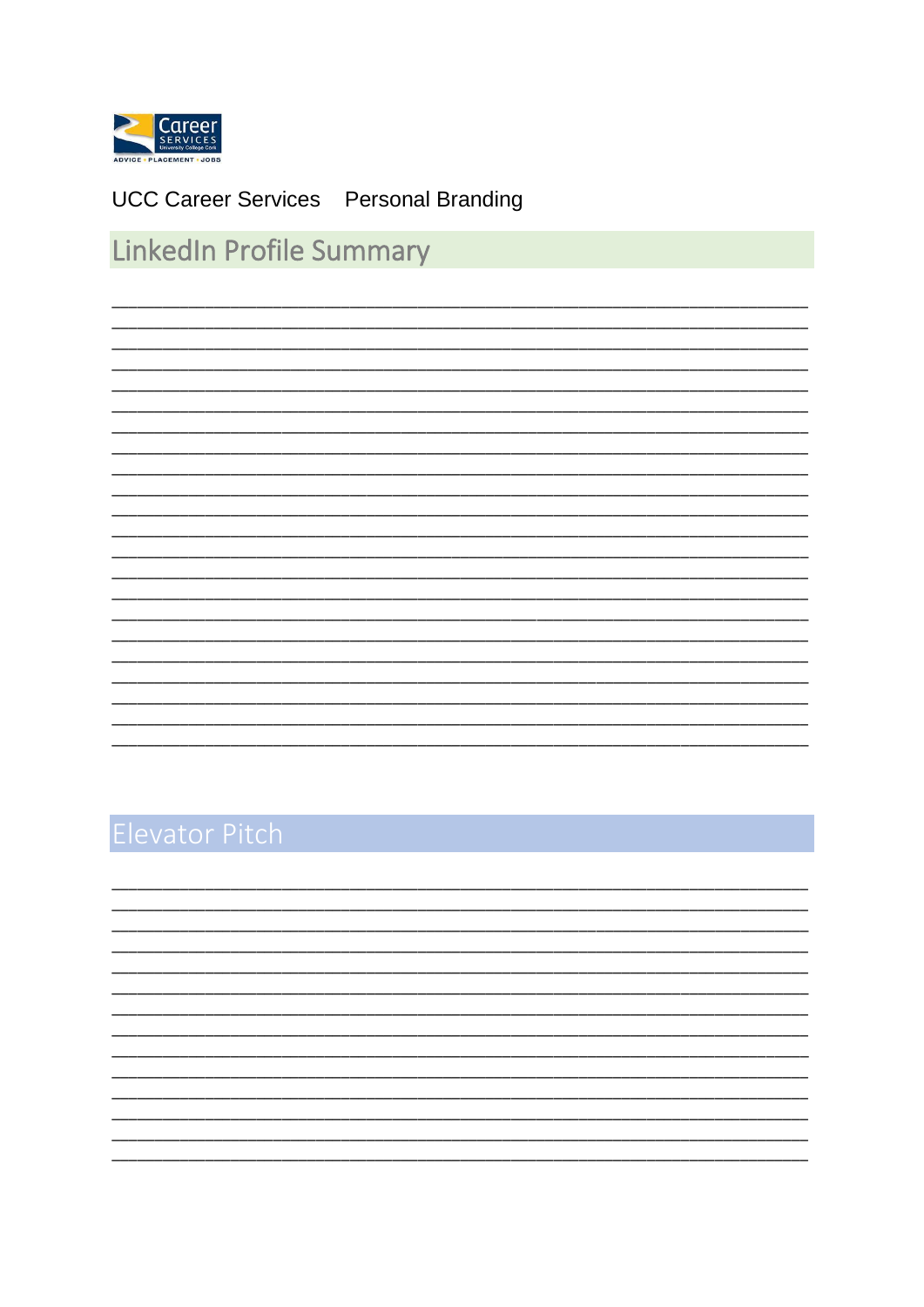### **Personal Branding Audit**

#### **Brand Identity**

- What is your passion and professional direction?
- What are your values? What do you stand for?

• Can your skills and previous experience be identified by others? Do you stand out? How?

- What differentiates you?
- What are career goals?
- Can you identify three steps that will be helpful in getting yourself there?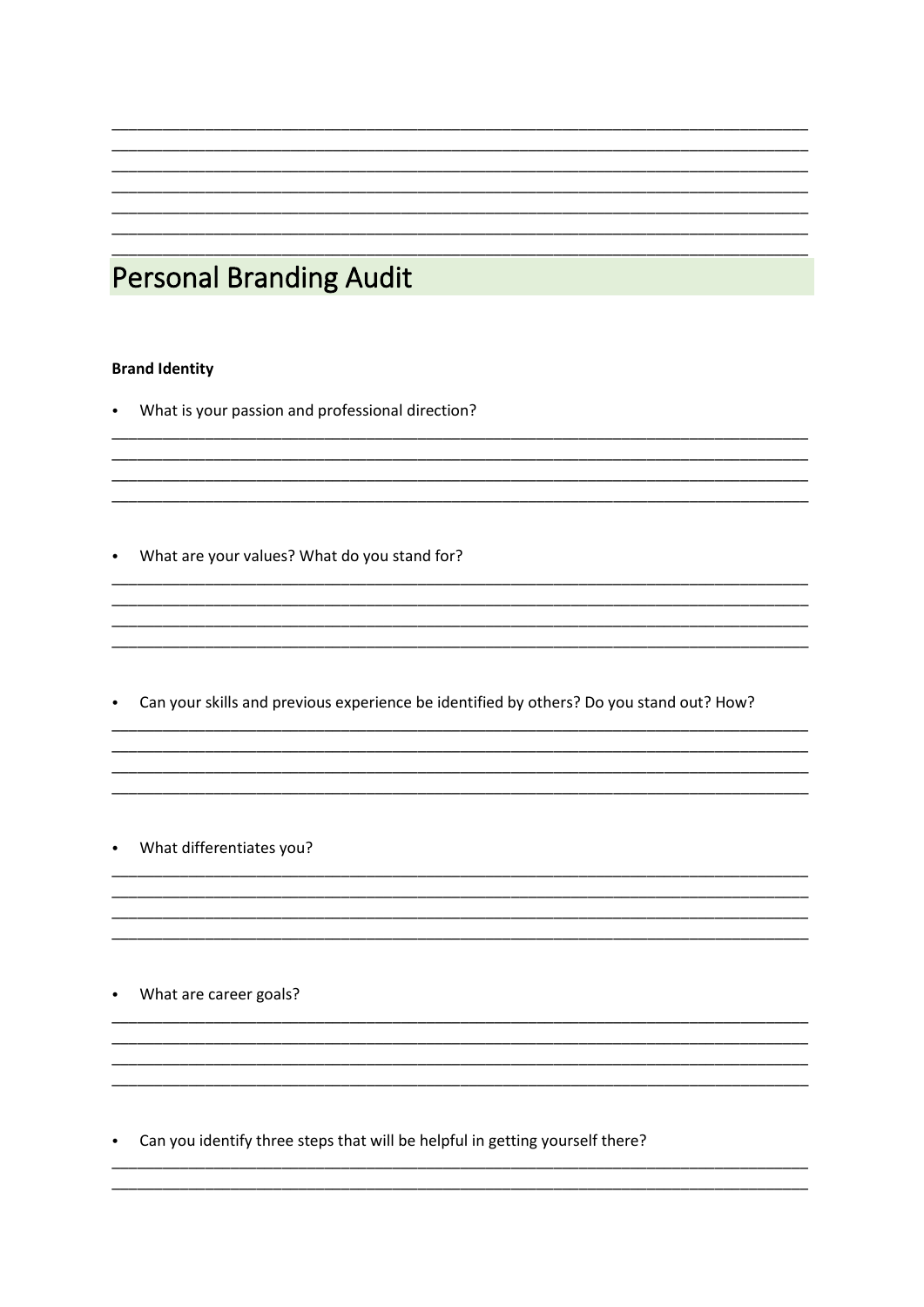#### Reputation

- Are you known? And to whom?
- How would classmates/colleagues/friends describe you?
- How do you want to be perceived?
- What are your core strengths?

#### **Visibility**

• Have you got followers? If so, who do you want to add to the list?

• Who currently knows about your skills, experience, interests and values?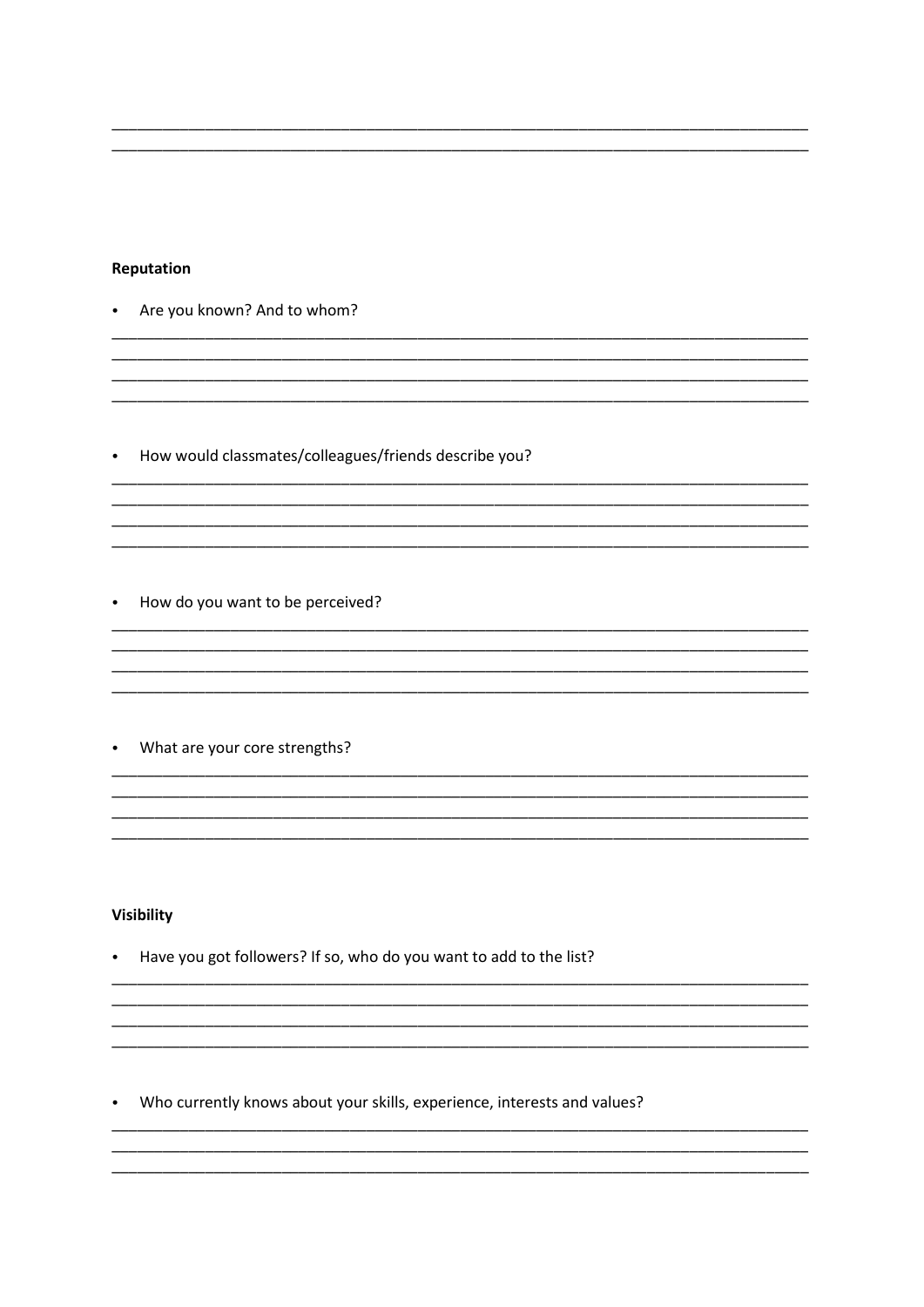• What audiences to you want raise your profile with and target?

and the control of the control of the control of the control of the control of the control of the control of th

• How do you express yourself professionally?

• Who are you competing with? (other courses)

• What are your short term goals over the next 3 months?

• What are your long term goals over the next 9-12 months?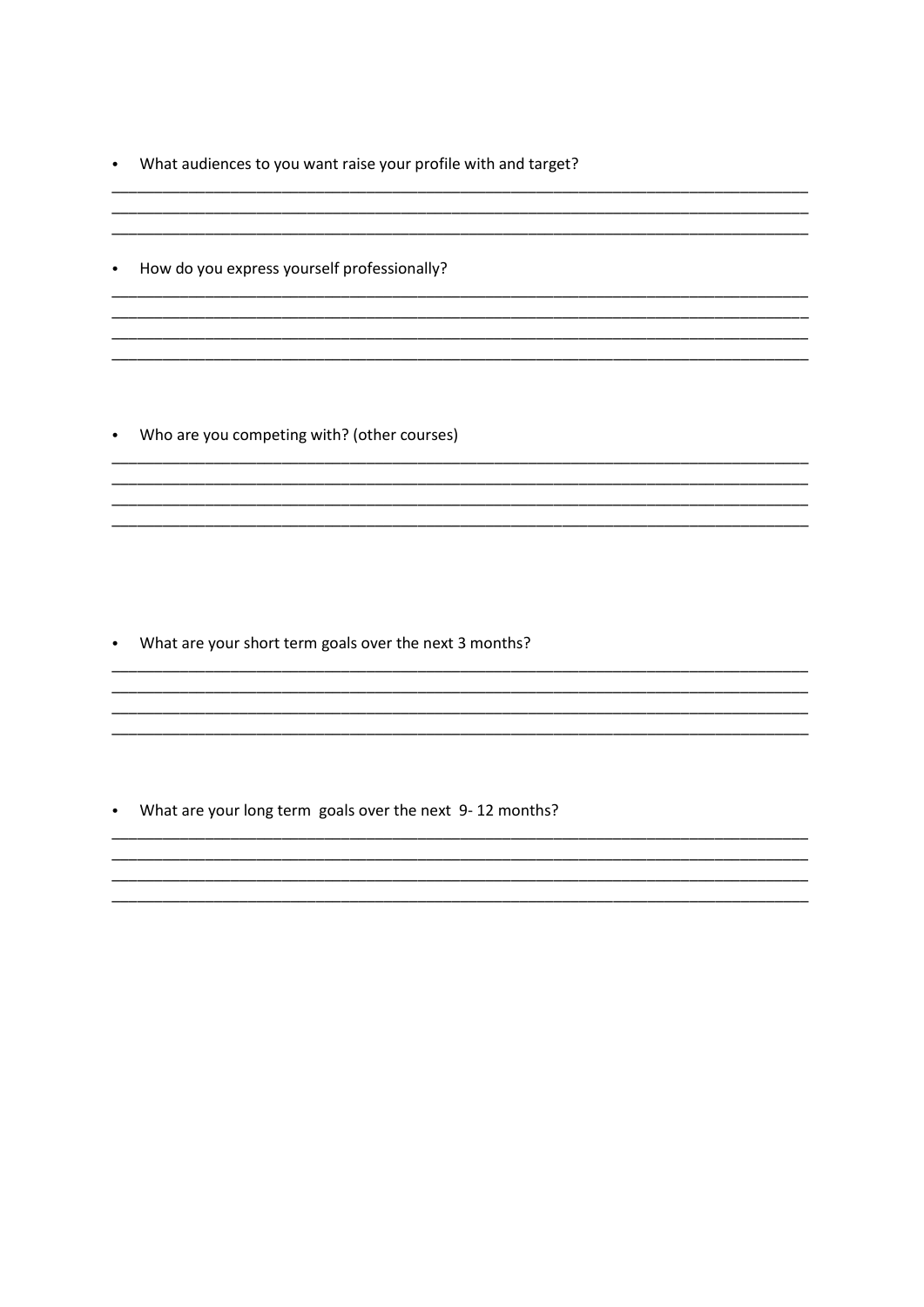#### **Pillar 1: Building a Basic Brand – Looking the part**

**Build an online presence that reinforces and does justice to you :When someone looks you up online, they need to see a strong presence.**

#### **Define Yourself and Your Personal Brand**

Create your own personal brand online by identifying the unique elements that make you.

\_\_\_\_\_\_\_\_\_\_\_\_\_\_\_\_\_\_\_\_\_\_\_\_\_\_\_\_\_\_\_\_\_\_\_\_\_\_\_\_\_\_\_\_\_\_\_\_\_\_\_\_\_\_\_\_\_\_\_\_\_\_\_\_\_\_\_\_\_\_\_\_\_\_\_\_\_\_\_\_\_\_ \_\_\_\_\_\_\_\_\_\_\_\_\_\_\_\_\_\_\_\_\_\_\_\_\_\_\_\_\_\_\_\_\_\_\_\_\_\_\_\_\_\_\_\_\_\_\_\_\_\_\_\_\_\_\_\_\_\_\_\_\_\_\_\_\_\_\_\_\_\_\_\_\_\_\_\_\_\_\_\_\_\_ \_\_\_\_\_\_\_\_\_\_\_\_\_\_\_\_\_\_\_\_\_\_\_\_\_\_\_\_\_\_\_\_\_\_\_\_\_\_\_\_\_\_\_\_\_\_\_\_\_\_\_\_\_\_\_\_\_\_\_\_\_\_\_\_\_\_\_\_\_\_\_\_\_\_\_\_\_\_\_\_\_\_ \_\_\_\_\_\_\_\_\_\_\_\_\_\_\_\_\_\_\_\_\_\_\_\_\_\_\_\_\_\_\_\_\_\_\_\_\_\_\_\_\_\_\_\_\_\_\_\_\_\_\_\_\_\_\_\_\_\_\_\_\_\_\_\_\_\_\_\_\_\_\_\_\_\_\_\_\_\_\_\_\_\_

#### **Who should hear about you?**

Write down the names of 5 organisations that would be helpful for your development:

\_\_\_\_\_\_\_\_\_\_\_\_\_\_\_\_\_\_\_\_\_\_\_\_\_\_\_\_\_\_\_\_\_\_\_\_\_\_\_\_\_\_\_\_\_\_\_\_\_\_\_\_\_\_\_\_\_\_\_\_\_\_\_\_\_\_\_\_\_\_\_\_\_\_\_\_\_\_\_\_\_\_

\_\_\_\_\_\_\_\_\_\_\_\_\_\_\_\_\_\_\_\_\_\_\_\_\_\_\_\_\_\_\_\_\_\_\_\_\_\_\_\_\_\_\_\_\_\_\_\_\_\_\_\_\_\_\_\_\_\_\_\_\_\_\_\_\_\_\_\_\_\_\_\_\_\_\_\_\_\_\_\_\_\_ \_\_\_\_\_\_\_\_\_\_\_\_\_\_\_\_\_\_\_\_\_\_\_\_\_\_\_\_\_\_\_\_\_\_\_\_\_\_\_\_\_\_\_\_\_\_\_\_\_\_\_\_\_\_\_\_\_\_\_\_\_\_\_\_\_\_\_\_\_\_\_\_\_\_\_\_\_\_\_\_\_\_

#### *Showcasing your skills and accomplishments. What do they need to know?*

What are your areas of expertise and experience (both past and in development? Don't be a jack of all trades!

\_\_\_\_\_\_\_\_\_\_\_\_\_\_\_\_\_\_\_\_\_\_\_\_\_\_\_\_\_\_\_\_\_\_\_\_\_\_\_\_\_\_\_\_\_\_\_\_\_\_\_\_\_\_\_\_\_\_\_\_\_\_\_\_\_\_\_\_\_\_\_\_\_\_\_\_\_\_\_\_\_\_ \_\_\_\_\_\_\_\_\_\_\_\_\_\_\_\_\_\_\_\_\_\_\_\_\_\_\_\_\_\_\_\_\_\_\_\_\_\_\_\_\_\_\_\_\_\_\_\_\_\_\_\_\_\_\_\_\_\_\_\_\_\_\_\_\_\_\_\_\_\_\_\_\_\_\_\_\_\_\_\_\_\_ \_\_\_\_\_\_\_\_\_\_\_\_\_\_\_\_\_\_\_\_\_\_\_\_\_\_\_\_\_\_\_\_\_\_\_\_\_\_\_\_\_\_\_\_\_\_\_\_\_\_\_\_\_\_\_\_\_\_\_\_\_\_\_\_\_\_\_\_\_\_\_\_\_\_\_\_\_\_\_\_\_\_ \_\_\_\_\_\_\_\_\_\_\_\_\_\_\_\_\_\_\_\_\_\_\_\_\_\_\_\_\_\_\_\_\_\_\_\_\_\_\_\_\_\_\_\_\_\_\_\_\_\_\_\_\_\_\_\_\_\_\_\_\_\_\_\_\_\_\_\_\_\_\_\_\_\_\_\_\_\_\_\_\_\_

#### *Building an Online Presence That Reflects You and Your skills*

When choosing which platforms to build out for your personal brand, I would suggest that you select at least 2 – 3 from the list below. Identify some ideas re: how you might better engage with each of these:

\_\_\_\_\_\_\_\_\_\_\_\_\_\_\_\_\_\_\_\_\_\_\_\_\_\_\_\_\_\_\_\_\_\_\_\_\_\_\_\_\_\_\_\_\_\_\_\_\_\_\_\_\_\_\_\_\_\_\_\_\_\_\_\_\_\_\_\_\_\_\_\_\_\_\_\_\_\_\_\_\_\_ \_\_\_\_\_\_\_\_\_\_\_\_\_\_\_\_\_\_\_\_\_\_\_\_\_\_\_\_\_\_\_\_\_\_\_\_\_\_\_\_\_\_\_\_\_\_\_\_\_\_\_\_\_\_\_\_\_\_\_\_\_\_\_\_\_\_\_\_\_\_\_\_\_\_\_\_\_\_\_\_\_\_ \_\_\_\_\_\_\_\_\_\_\_\_\_\_\_\_\_\_\_\_\_\_\_\_\_\_\_\_\_\_\_\_\_\_\_\_\_\_\_\_\_\_\_\_\_\_\_\_\_\_\_\_\_\_\_\_\_\_\_\_\_\_\_\_\_\_\_\_\_\_\_\_\_\_\_\_\_\_\_\_\_\_ \_\_\_\_\_\_\_\_\_\_\_\_\_\_\_\_\_\_\_\_\_\_\_\_\_\_\_\_\_\_\_\_\_\_\_\_\_\_\_\_\_\_\_\_\_\_\_\_\_\_\_\_\_\_\_\_\_\_\_\_\_\_\_\_\_\_\_\_\_\_\_\_\_\_\_\_\_\_\_\_\_\_

• Personal Website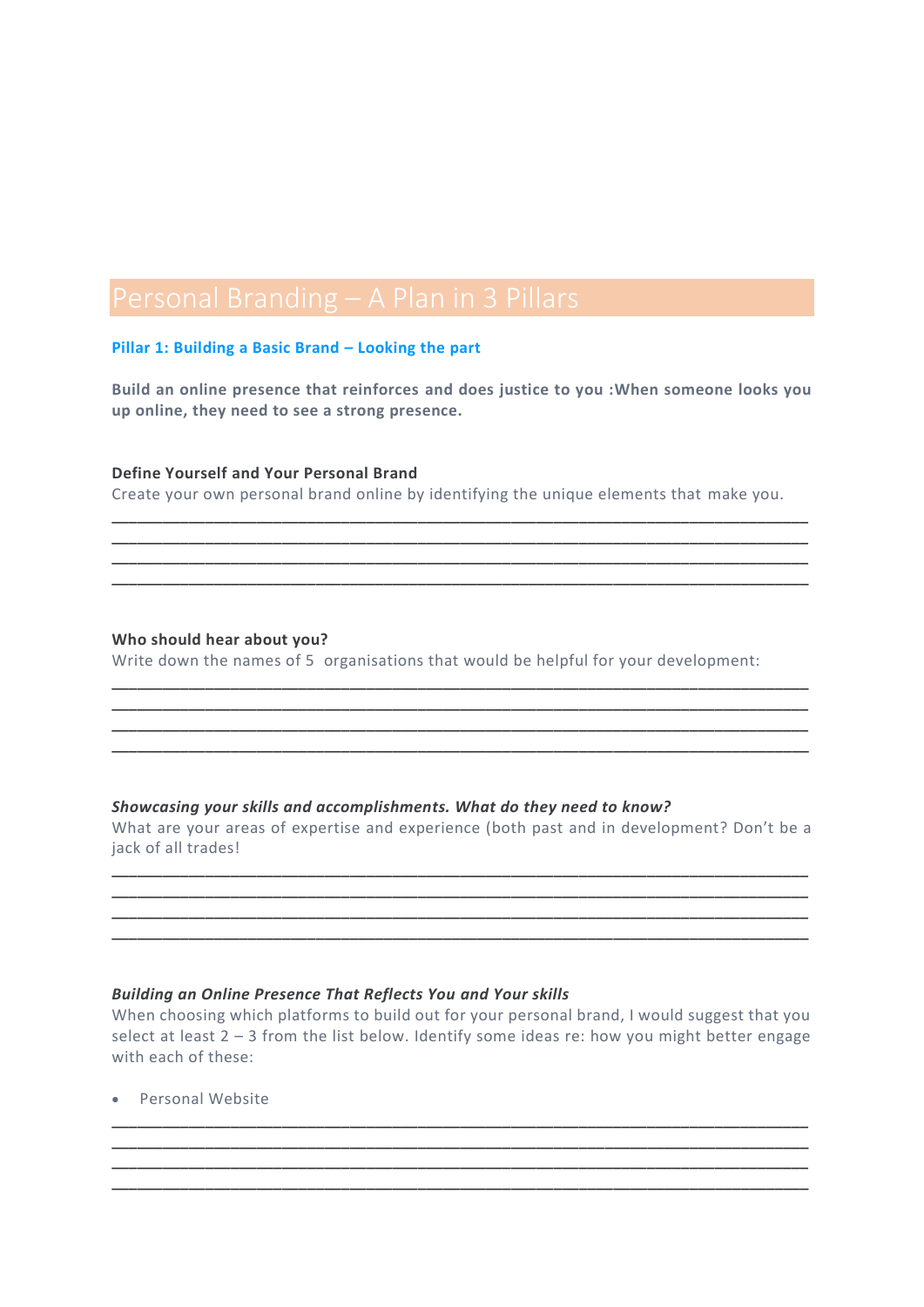- · LinkedIn
- Twitter

#### Pillar 2: Effective Personal Branding by Strategically Building an Audience

### Determine the gatekeepers of your opportunities. Start with who you know

- Who is your target audience?
- Where are the best places to connect with these people?

• What kind of content interests them?

#### Pillar 3: Nurturing your audience for personal branding opportunities

#### 1. Outreach

This refers to contacting people, organisations that you think would be interested in you and what you have to offer professionally. Outreach can range from tweeting at someone, to sending a message on LinkedIn, to emailing etc. What are the outreach activities that you can engage in: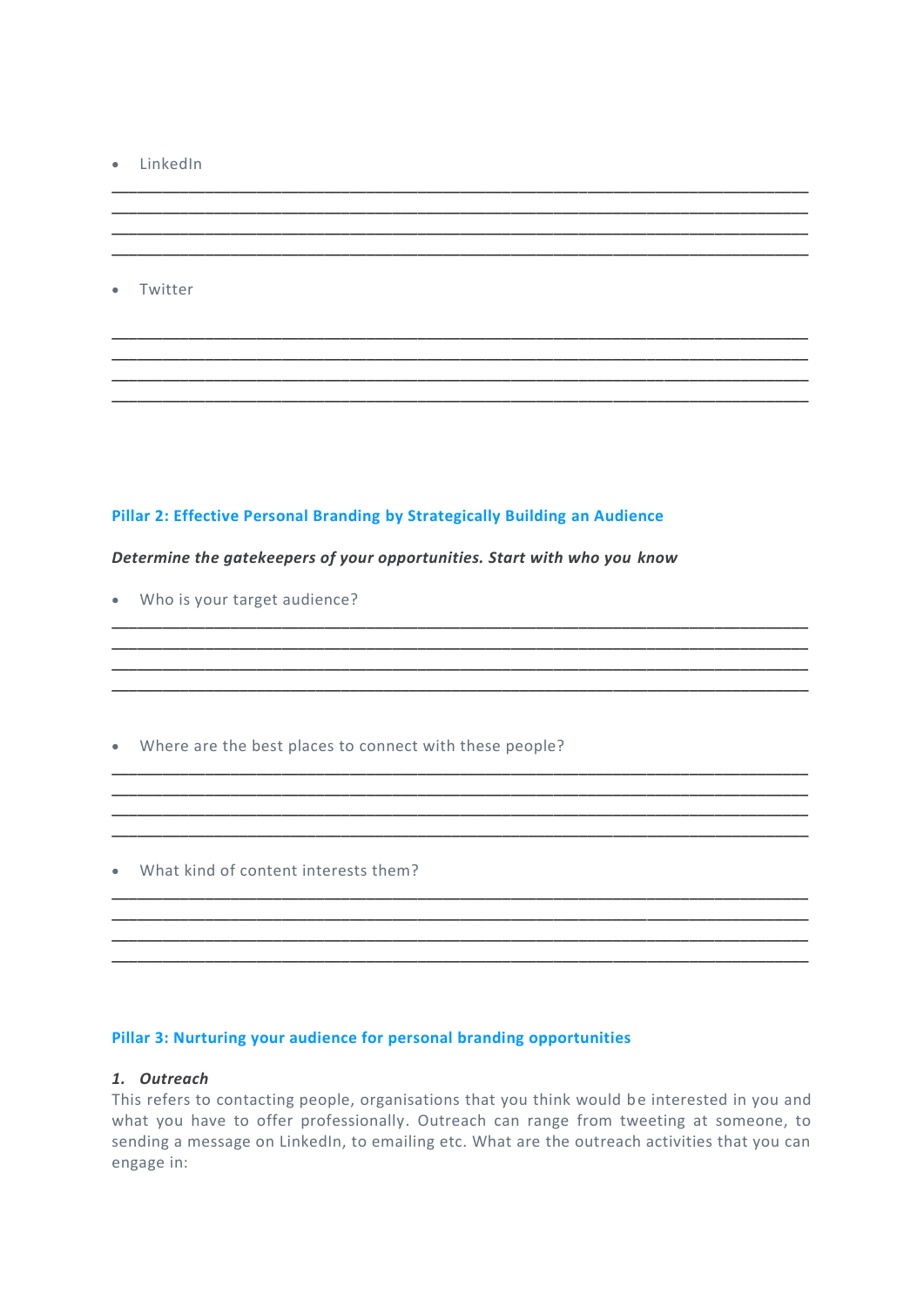#### 2. Networking

When done well, networking is about making a sincere connection with another person that can then develop into a mutually beneficial relationship. Identify 3 people that are not currently in your network that would be of value:

#### 3. Nurture existing audience

Encourage existing audience to engage more frequently with you. How might you do this?

<u> 1989 - Johann Stoff, deutscher Stoff, der Stoff, der Stoff, der Stoff, der Stoff, der Stoff, der Stoff, der S</u>

<u> 1989 - Johann Stein, marwolaethau a cyfeiliad yn y cyfeiliad a gynnwys y cyfeiliad a gynnwys y cyfeiliad a gy</u>

#### 4. Expand your audience

How can you do this?

#### **Personal Branding SWOT Analysis**

| What are 5 words you want<br>to be known for? | What do those words mean<br>to you? | What are some actions you<br>can take every day that<br>connect you back to your<br>words? |
|-----------------------------------------------|-------------------------------------|--------------------------------------------------------------------------------------------|
|                                               |                                     |                                                                                            |
| 1.                                            | 1.                                  | 1.                                                                                         |
|                                               |                                     |                                                                                            |
| 2.                                            | 2.                                  | 2.                                                                                         |
|                                               |                                     |                                                                                            |
| 3.                                            | 3.                                  | 3.                                                                                         |
|                                               |                                     |                                                                                            |
| $\overline{4}$                                | 4.                                  | 4.                                                                                         |
| 5.                                            | 5.                                  | 5                                                                                          |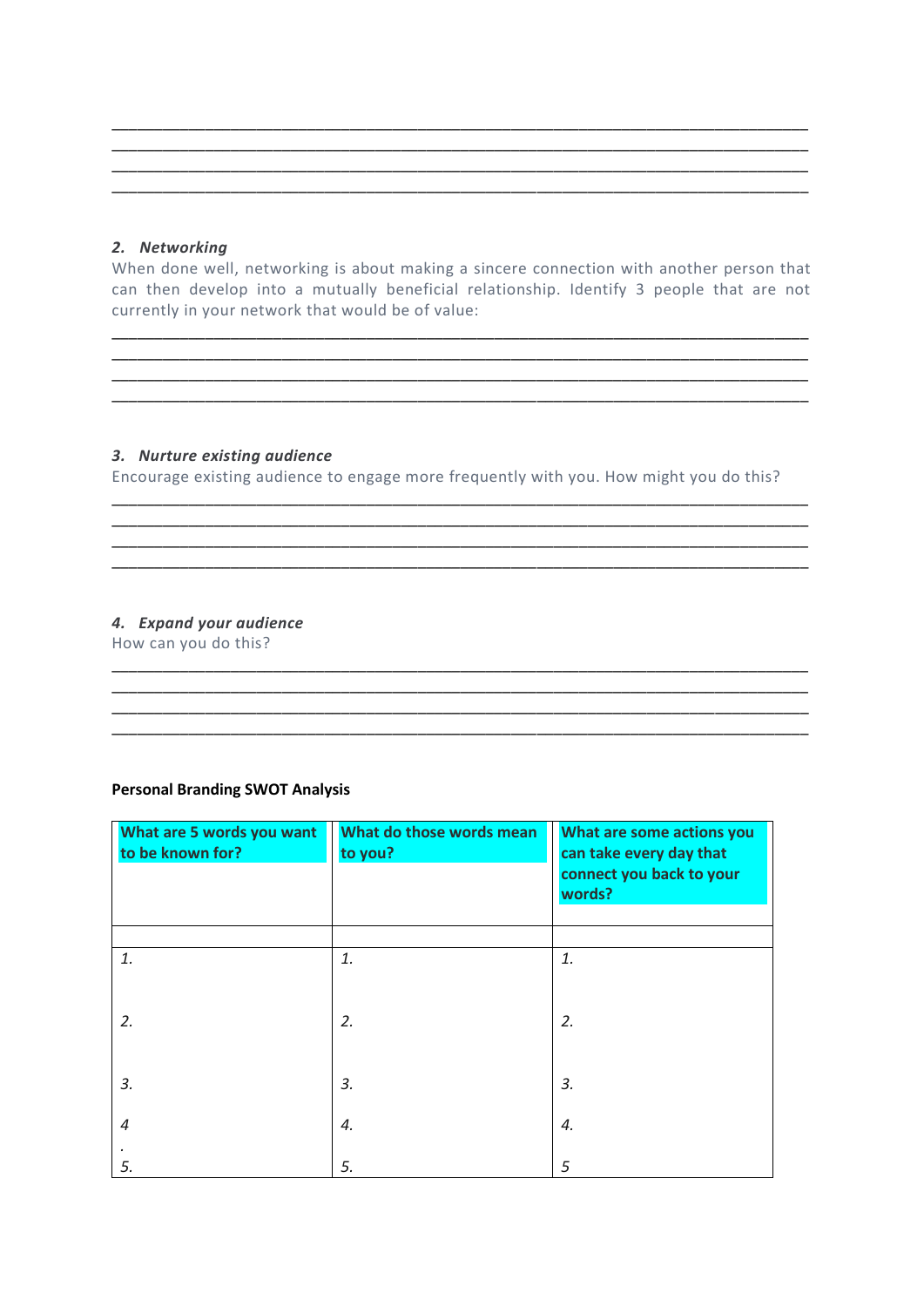### **SWOT Analysis**

| <b>Strengths</b>     | <b>Weaknesses</b> |
|----------------------|-------------------|
|                      |                   |
|                      |                   |
|                      |                   |
|                      |                   |
|                      |                   |
|                      |                   |
|                      |                   |
|                      |                   |
|                      |                   |
|                      |                   |
|                      |                   |
|                      |                   |
|                      |                   |
|                      |                   |
|                      |                   |
|                      |                   |
|                      |                   |
|                      |                   |
|                      |                   |
|                      |                   |
|                      |                   |
|                      |                   |
|                      |                   |
|                      |                   |
| <b>Opportunities</b> | <b>Threats</b>    |
|                      |                   |
|                      |                   |
|                      |                   |
|                      |                   |
|                      |                   |
|                      |                   |
|                      |                   |
|                      |                   |
|                      |                   |
|                      |                   |
|                      |                   |
|                      |                   |
|                      |                   |
|                      |                   |
|                      |                   |
|                      |                   |
|                      |                   |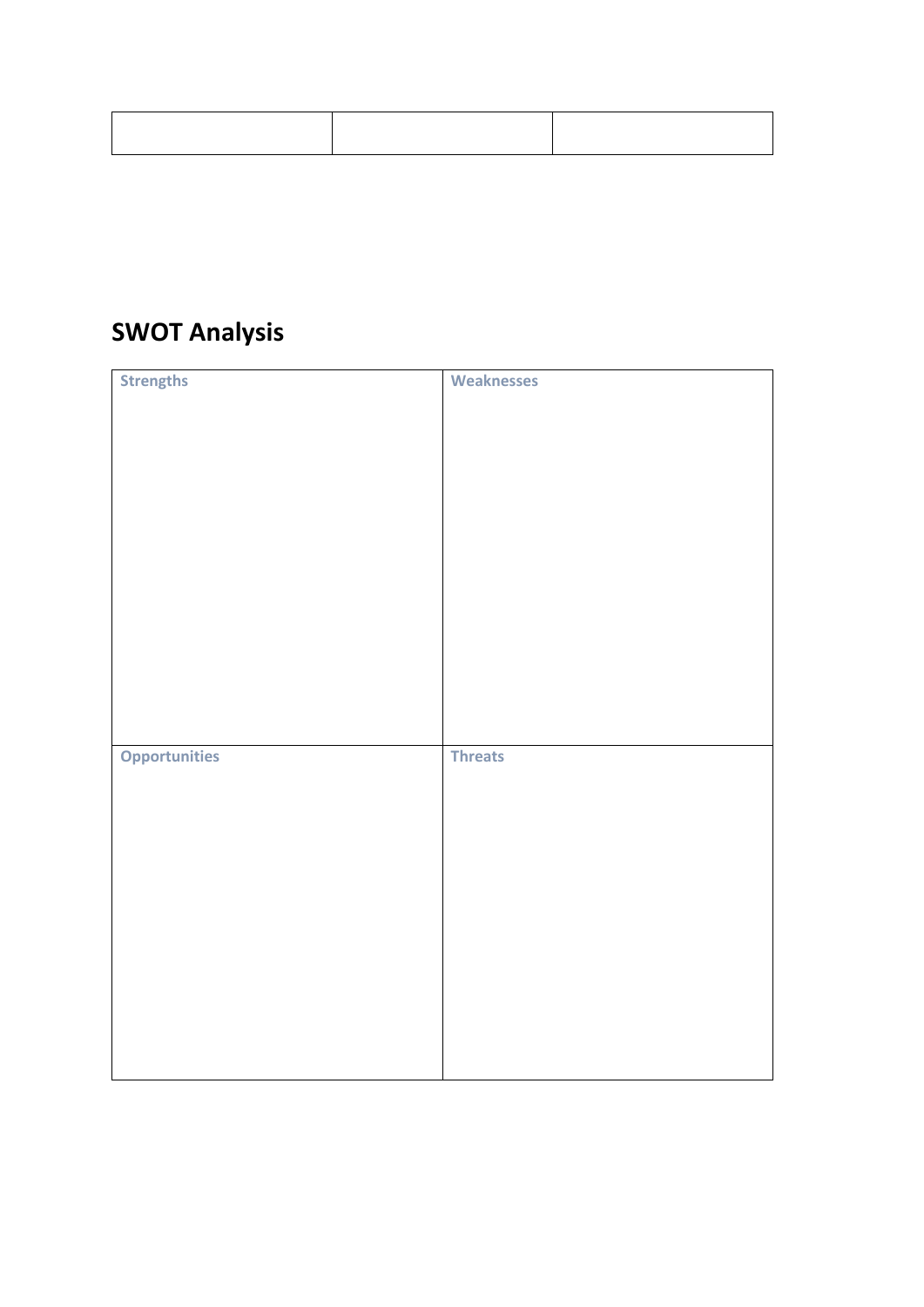# Goal Setting

**SMART goals are SMART: Specific Measurable Achievable Relevant Time-bound**

| <b>SMART Development Goal No. 1:</b> |            |            |  |  |
|--------------------------------------|------------|------------|--|--|
| Action steps:                        |            |            |  |  |
|                                      |            |            |  |  |
|                                      |            |            |  |  |
|                                      |            |            |  |  |
|                                      |            |            |  |  |
|                                      |            |            |  |  |
|                                      |            |            |  |  |
|                                      |            |            |  |  |
|                                      |            |            |  |  |
| Timeframe:                           | Obstacles: | Resources: |  |  |
|                                      |            |            |  |  |
|                                      |            |            |  |  |
|                                      |            |            |  |  |
|                                      |            |            |  |  |
|                                      |            |            |  |  |
|                                      |            |            |  |  |
|                                      |            |            |  |  |
| Evidence of Success:                 |            |            |  |  |
|                                      |            |            |  |  |
| <b>Goal Setting</b>                  |            |            |  |  |

**SMART Development Goal No. 2:**